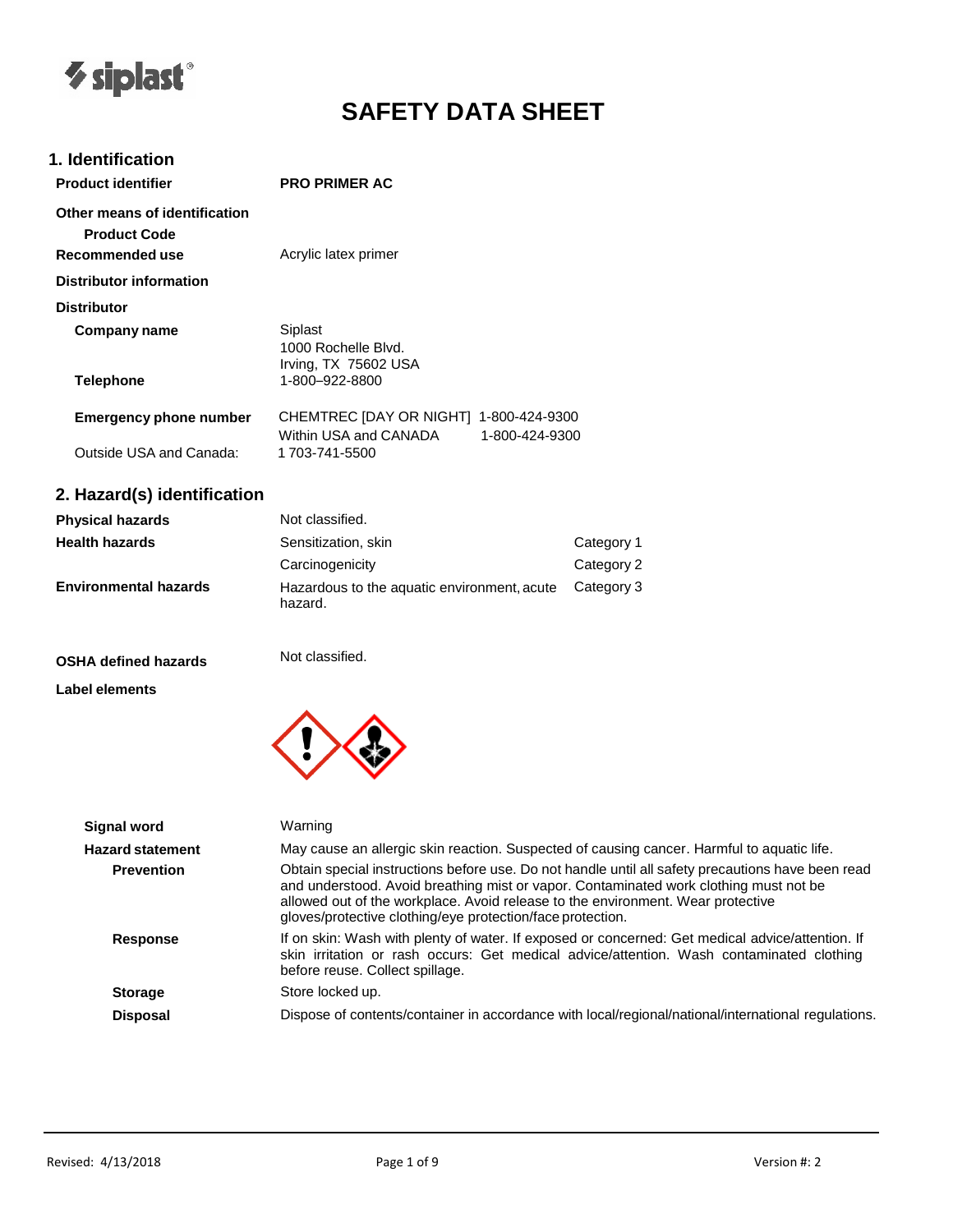# **3. Composition/information on ingredients**

# **Mixtures**

| <b>Chemical name</b>                     | Common name and synonyms | <b>CAS number</b> | %              |
|------------------------------------------|--------------------------|-------------------|----------------|
| Calcium Carbonate                        |                          | 1317-65-3         | $5$ to $<$ 10  |
| <b>Titanium Dioxide</b>                  |                          | 13463-67-7        | $5$ to $<$ 10  |
| Propylene Glycol                         |                          | 57-55-6           | 1 to $<$ 5     |
| <b>ZINC PHOSPHATE</b>                    |                          | 7779-90-0         | 1 to $<$ 5     |
| Fatty alcohol ethoxylate                 |                          | 68131-39-5        | $0.1$ to $< 1$ |
| PARAFFINIC PETROLEUM OIL                 |                          | 64742-54-7        | 0.1 to $<$ 1   |
| ZINC OXIDE                               |                          | 1314-13-2         | $0.1$ to $< 1$ |
| Other components below reportable levels |                          |                   | 80 to $< 90$   |

# **4. First-aid measures**

| <b>Inhalation</b>                                                            | Move to fresh air. Call a physician if symptoms develop or persist.                                                                                                                                                    |
|------------------------------------------------------------------------------|------------------------------------------------------------------------------------------------------------------------------------------------------------------------------------------------------------------------|
| <b>Skin contact</b>                                                          | Remove contaminated clothing immediately and wash skin with soap and water. In case of<br>eczema or other skin disorders: Seek medical attention and take along these instructions.                                    |
| Eye contact                                                                  | Rinse with water. Get medical attention if irritation develops and persists.                                                                                                                                           |
| Ingestion                                                                    | Rinse mouth. Get medical attention if symptoms occur.                                                                                                                                                                  |
| <b>Most important</b><br>symptoms/effects, acute and<br>delayed              | May cause an allergic skin reaction. Dermatitis. Rash.                                                                                                                                                                 |
| Indication of immediate<br>medical attention and special<br>treatment needed | Provide general supportive measures and treat symptomatically. Keep victim under observation.<br>Symptoms may be delayed.                                                                                              |
| <b>General information</b>                                                   | IF exposed or concerned: Get medical advice/attention. Ensure that medical personnel are aware<br>of the material(s) involved, and take precautions to protect themselves. Wash contaminated<br>clothing before reuse. |

# **5. Fire-fighting measures**

| Suitable extinguishing media                                     | Water fog. Foam. Dry chemical powder. Carbon dioxide (CO2).                                   |
|------------------------------------------------------------------|-----------------------------------------------------------------------------------------------|
| Unsuitable extinguishing<br>media                                | Do not use water jet as an extinguisher, as this will spread the fire.                        |
| Specific hazards arising from<br>the chemical                    | During fire, gases hazardous to health may be formed.                                         |
| Special protective equipment<br>and precautions for firefighters | Self-contained breathing apparatus and full protective clothing must be worn in case of fire. |
| <b>Firefighting</b><br>equipment/instructions                    | Move containers from fire area if you can do so without risk.                                 |
| <b>Specific methods</b>                                          | Use standard firefighting procedures and consider the hazards of other involved materials.    |
| <b>General fire hazards</b>                                      | No unusual fire or explosion hazards noted.                                                   |

# **6. Accidental release measures**

| <b>Personal precautions,</b> | Keep unnecessary personnel away. Keep people away from and upwind of spill/leak. Wear               |
|------------------------------|-----------------------------------------------------------------------------------------------------|
| protective equipment and     | appropriate protective equipment and clothing during clean-up. Avoid breathing mist or vapor. Do    |
| emergency procedures         | not touch damaged containers or spilled material unless wearing appropriate protective clothing.    |
|                              | Ensure adequate ventilation. Local authorities should be advised if significant spillages cannot be |
|                              | contained. For personal protection, see section 8 of the SDS.                                       |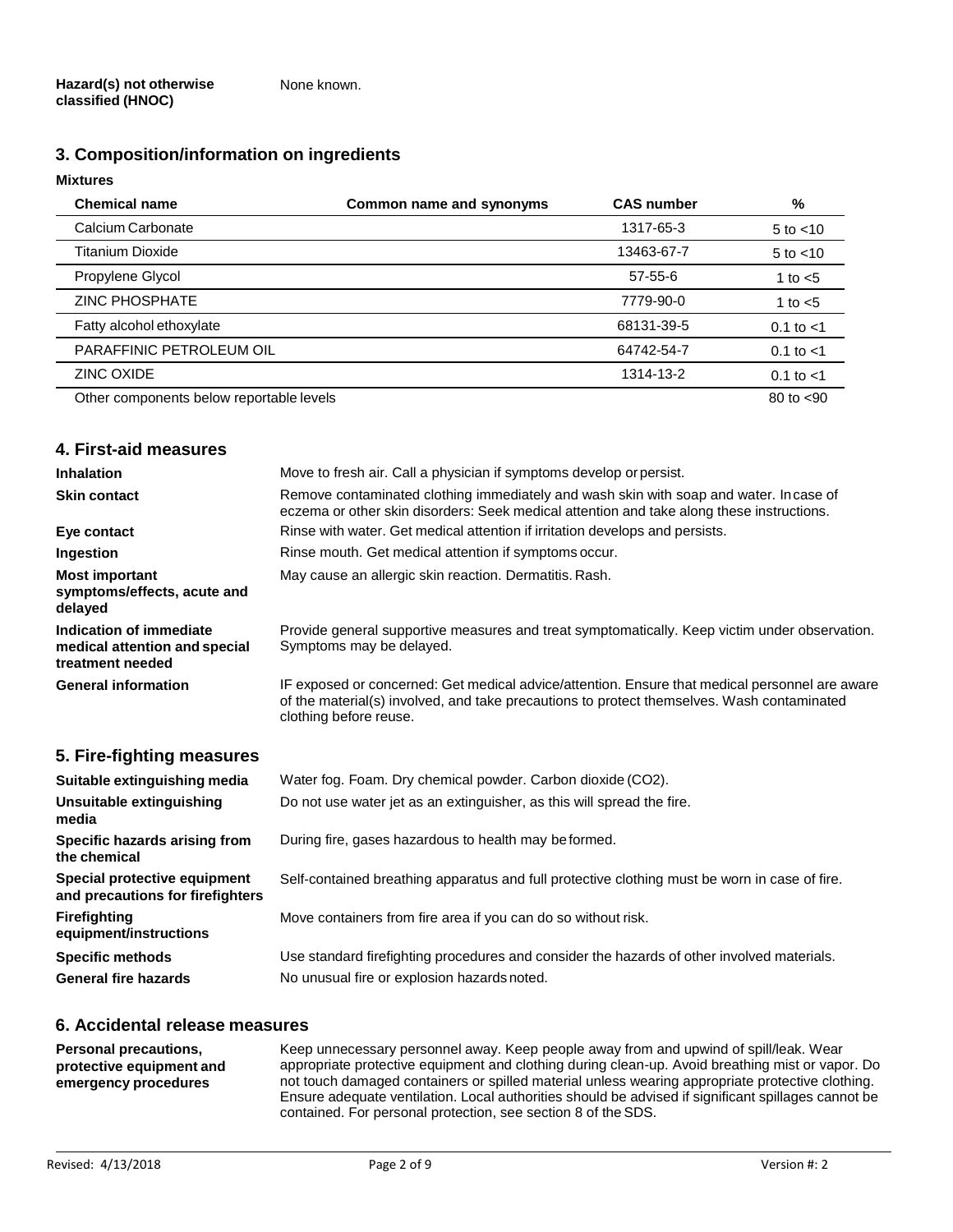| <b>Methods and materials for</b><br>containment and cleaning up | This material is classified as a water pollutant under the Clean Water Act and should be prevented<br>from contaminating soil or from entering sewage and drainage systems which lead to waterways.                                                                                                                                                                                                                                              |
|-----------------------------------------------------------------|--------------------------------------------------------------------------------------------------------------------------------------------------------------------------------------------------------------------------------------------------------------------------------------------------------------------------------------------------------------------------------------------------------------------------------------------------|
|                                                                 | Large Spills: Stop the flow of material, if this is without risk. Dike the spilled material, where this is<br>possible. Cover with plastic sheet to prevent spreading. Absorb in vermiculite, dry sand or earth<br>and place into containers. Following product recovery, flush area with water.                                                                                                                                                 |
|                                                                 | Small Spills: Wipe up with absorbent material (e.g. cloth, fleece). Clean surface thoroughly to<br>remove residual contamination.                                                                                                                                                                                                                                                                                                                |
| <b>Environmental precautions</b>                                | Never return spills to original containers for re-use. For waste disposal, see section 13 of the SDS.<br>Avoid release to the environment. Prevent further leakage or spillage if safe to do so. Avoid<br>discharge into drains, water courses or onto the ground. Inform appropriate managerial or<br>supervisory personnel of all environmental releases.                                                                                      |
| 7. Handling and storage                                         |                                                                                                                                                                                                                                                                                                                                                                                                                                                  |
| <b>Precautions for safe handling</b>                            | Obtain special instructions before use. Do not handle until all safety precautions have been read<br>and understood. Avoid breathing mist or vapor. Avoid contact with eyes, skin, and clothing. Avoid<br>prolonged exposure. Should be handled in closed systems, if possible. Provide adequate<br>ventilation. Wear appropriate personal protective equipment. Avoid release to the environment.<br>Observe good industrial hygiene practices. |
| Conditions for safe storage,<br>including any incompatibilities | Store locked up. Store in original tightly closed container. Store away from incompatible materials<br>(see Section 10 of the SDS).                                                                                                                                                                                                                                                                                                              |

# **8. Exposure controls/personal protection**

# **Occupational exposure limits**

# **US. OSHA Table Z-1 Limits for Air Contaminants (29 CFR1910.1000)**

| <b>Components</b>                                 | <b>Type</b> | <b>Value</b>           | <b>Form</b>          |
|---------------------------------------------------|-------------|------------------------|----------------------|
| Calcium Carbonate<br>(CAS 1317-65-3)              | PEL         | $5 \text{ mg/m}^3$     | Respirable fraction. |
|                                                   |             | $15$ mg/m <sup>3</sup> | Total dust.          |
| <b>Titanium Dioxide</b><br>(CAS 13463-67-7)       | <b>PEL</b>  | $15$ mg/m <sup>3</sup> | Total dust.          |
| ZINC OXIDE<br>(CAS 1314-13-2)                     | PEL         | 5 mg/m <sup>3</sup>    | Respirable fraction. |
|                                                   |             | $5 \text{ mg/m}^3$     | Fume.                |
| <b>US. ACGIH Threshold Limit</b><br><b>Values</b> |             | 15 mg/m <sup>3</sup>   | Total dust.          |
| <b>Components</b>                                 | <b>Type</b> | <b>Value</b>           | <b>Form</b>          |
| PARAFFINIC PETROLEUM<br>OIL (CAS 64742-54-7)      | <b>TWA</b>  | $5 \text{ mg/m}^3$     | Inhalable fraction.  |
| <b>Titanium Dioxide (CAS</b><br>13463-67-7)       | <b>TWA</b>  | 10 mg/m $3$            |                      |
| ZINC OXIDE (CAS<br>$1314 - 13 - 2$                | <b>STEL</b> | 10 mg/m $3$            | Respirable fraction. |
|                                                   | <b>TWA</b>  | $2$ mg/m <sup>3</sup>  | Respirable fraction. |
| US. NIOSH: Pocket Guide to Chemical Hazards       |             |                        |                      |
| <b>Components</b>                                 | <b>Type</b> | <b>Value</b>           | <b>Form</b>          |
| Calcium Carbonate (CAS<br>1317-65-3)              | <b>TWA</b>  | 5 mg/m $3$             | Respirable.          |
|                                                   |             | 10 mg/m $3$            | Total                |
| ZINC OXIDE (CAS<br>1314-13-2)                     | Ceiling     | 15 mg/m $3$            | Dust.                |
|                                                   | <b>STEL</b> | 10 mg/m $3$            | Fume.                |
|                                                   | <b>TWA</b>  | $5 \text{ mg/m}^3$     | Fume.                |
|                                                   |             | 5 mg/ $m3$             | Dust.                |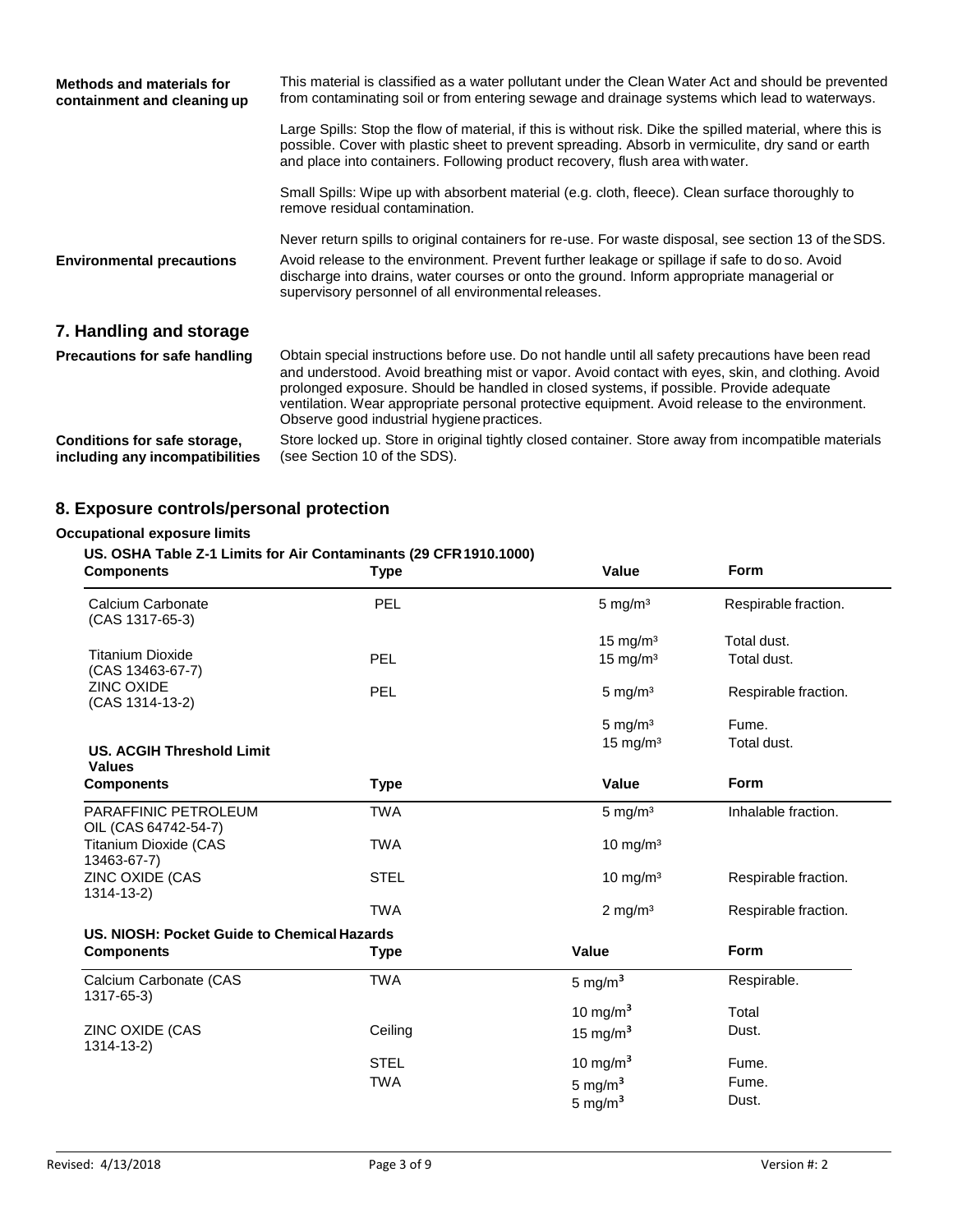## **US. Workplace Environmental Exposure Level (WEEL) Guides**

| <b>Components</b>              | Type | Value               | Form    |
|--------------------------------|------|---------------------|---------|
| Propylene Glycol (CAS 57-55-6) | TWA  | $10 \text{ mg/m}^3$ | Aerosol |

| <b>Biological limit values</b><br>Appropriate engineering controls | No biological exposure limits noted for the ingredient(s).<br>Good general ventilation (typically 10 air changes per hour) should be<br>used. Ventilation rates should be matched to conditions. If applicable,<br>use process enclosures, local exhaust ventilation, or other<br>engineering controls to maintain airborne levels below recommended<br>exposure limits. If exposure limits have not been established, maintain<br>airborne levels to an acceptable level. |
|--------------------------------------------------------------------|----------------------------------------------------------------------------------------------------------------------------------------------------------------------------------------------------------------------------------------------------------------------------------------------------------------------------------------------------------------------------------------------------------------------------------------------------------------------------|
| Eye/face protection                                                | Individual protection measures, such as personal protective equipment<br>If contact is likely, safety glasses with side shields are recommended.                                                                                                                                                                                                                                                                                                                           |
| <b>Skin protection</b>                                             | Wear appropriate chemical resistant gloves. Suitable gloves can be recommended                                                                                                                                                                                                                                                                                                                                                                                             |
| <b>Hand protection</b>                                             | by the glove supplier.                                                                                                                                                                                                                                                                                                                                                                                                                                                     |
| <b>Other</b>                                                       | Wear appropriate chemical resistant clothing.                                                                                                                                                                                                                                                                                                                                                                                                                              |
| <b>Respiratory protection</b>                                      | In case of insufficient ventilation, wear suitable respiratory equipment.                                                                                                                                                                                                                                                                                                                                                                                                  |
| <b>Thermal hazards</b>                                             | Wear appropriate thermal protective clothing, when necessary.                                                                                                                                                                                                                                                                                                                                                                                                              |

# **General hygiene**

**considerations** Always observe good personal hygiene measures, such as washing after handling the material and before eating, drinking, and/or smoking. Routinely wash work clothing and protective equipment to remove contaminants. Contaminated work clothing should not be allowed out of the workplace.

# **9. Physical and chemical properties**

| <b>Physical state</b>                                                                        | Liquid.                                            |
|----------------------------------------------------------------------------------------------|----------------------------------------------------|
| Form                                                                                         | Liquid.                                            |
| Color                                                                                        | Not available.                                     |
| Odor                                                                                         | Not available.                                     |
| <b>Odor threshold</b>                                                                        | Not available.                                     |
| рH                                                                                           | Not available.                                     |
| Melting point/freezing point<br>Initial boiling point                                        | Not available.                                     |
| and boiling range                                                                            | Not available.                                     |
| <b>Flash point</b>                                                                           | Not available.                                     |
| <b>Evaporation rate</b>                                                                      | Not available.                                     |
| Flammability (solid, gas)                                                                    | Not applicable.                                    |
| Upper/lower flammability or explosive limits                                                 |                                                    |
| <b>Flammability limit - lower (%)</b>                                                        | Not available.                                     |
| Flammability limit - upper (%)<br>Explosive limit - lower (%)<br>Explosive limit - upper (%) | Not available.<br>Not available.<br>Not available. |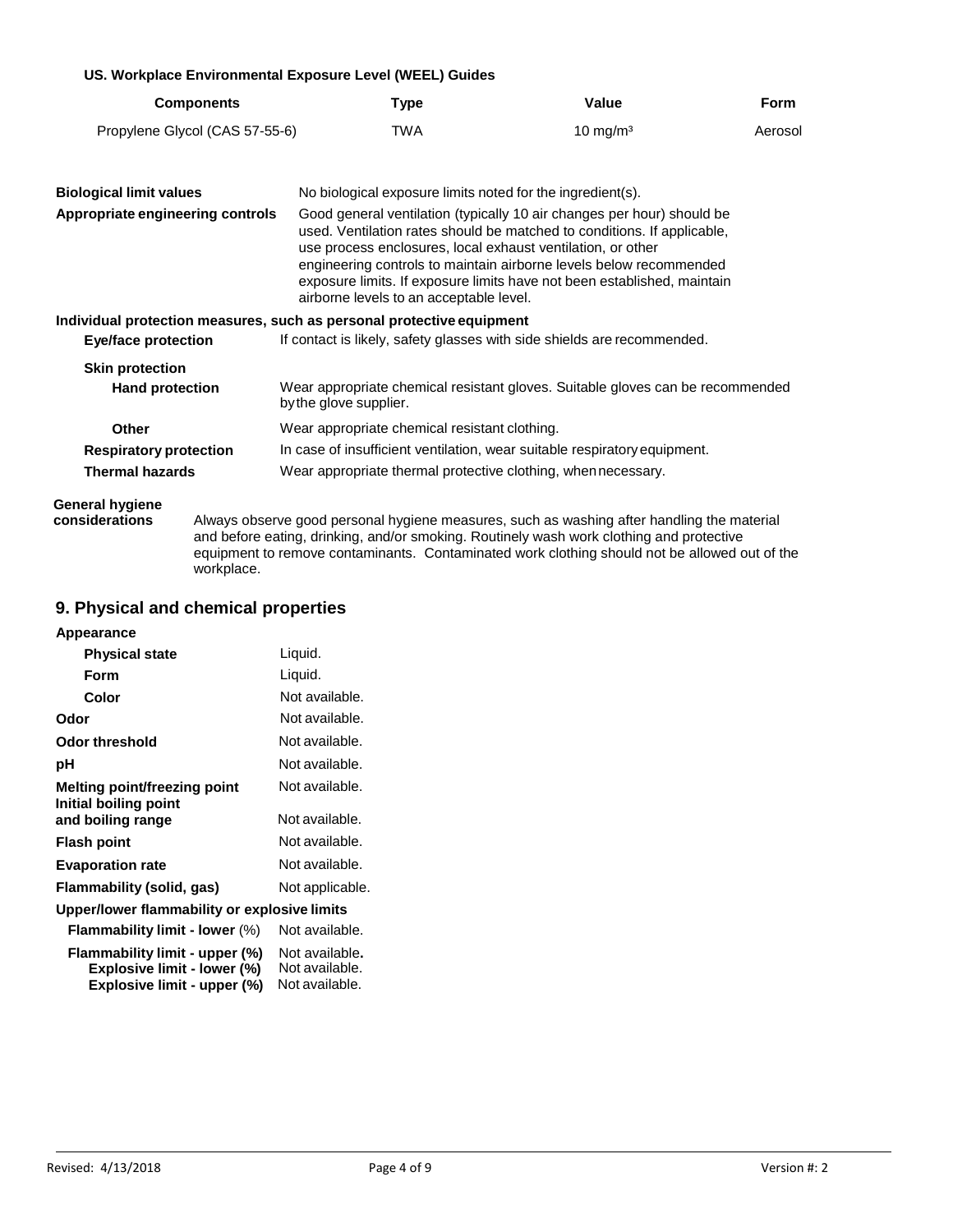| Vapor pressure                                     | Not available.                   |
|----------------------------------------------------|----------------------------------|
| Vapor density                                      | Not available.                   |
| <b>Relative density</b>                            | Not available.                   |
| Solubility(ies)                                    |                                  |
| Solubility (water)<br><b>Partition coefficient</b> | Not available.<br>Not available. |
| (n-octanol/water)                                  |                                  |
| <b>Auto-ignition temperature</b>                   | Not available.                   |
| Decomposition temperature                          | Not available.                   |
| <b>Viscosity</b>                                   | Not available.                   |
| <b>Other information</b>                           |                                  |
| <b>Density</b>                                     | 9.73 lbs/gal                     |
| <b>Percent volatile</b>                            | 63.29 %                          |
| <b>Specific gravity</b>                            | 1.17                             |
| <b>VOC</b>                                         | 94.6 g/l Regulatory estimated    |
|                                                    |                                  |

# **10.Stability and reactivity**

| <b>Reactivity</b>                       | The product is stable and non-reactive under normal conditions of use, storage and transport. |
|-----------------------------------------|-----------------------------------------------------------------------------------------------|
| <b>Chemical stability</b>               | Material is stable under normal conditions.                                                   |
| Possibility of hazardous reactions      | No dangerous reaction known under conditions of normal use.                                   |
| <b>Conditions to avoid</b>              | Contact with incompatible materials.                                                          |
| Incompatible materials                  | Acids, Fluorine.                                                                              |
| <b>Hazardous decomposition products</b> | No hazardous decomposition products are known.                                                |

# **11.Toxicological information**

# **Information on likely routes of exposure**

| <b>Inhalation</b>   | Prolonged inhalation may be harmful.                     |
|---------------------|----------------------------------------------------------|
| <b>Skin contact</b> | May cause an allergic skin reaction.                     |
| Eye contact         | Direct contact with eyes may cause temporary irritation. |
| <b>Ingestion</b>    | Expected to be a low ingestion hazard.                   |

# **Symptoms related to the physical, chemical and toxicological characteristics**

# **Information on toxicological effects**

Acute **toxicity** May cause an allergic skin reaction.

**characteristics** May cause an allergic skin reaction. Dermatitis.Rash.

| <b>Components</b>              | <b>Species</b> | <b>Test Results</b> |
|--------------------------------|----------------|---------------------|
| Propylene Glycol (CAS 57-55-6) |                |                     |
| <b>Acute</b>                   |                |                     |
| Oral                           |                |                     |
| LD50                           | Guinea pig     | 18.4 g/kg           |
|                                | Mouse          | 23.9 g/kg           |
|                                | Rabbit         | 18 g/kg             |
|                                | Rat            | 30 g/kg             |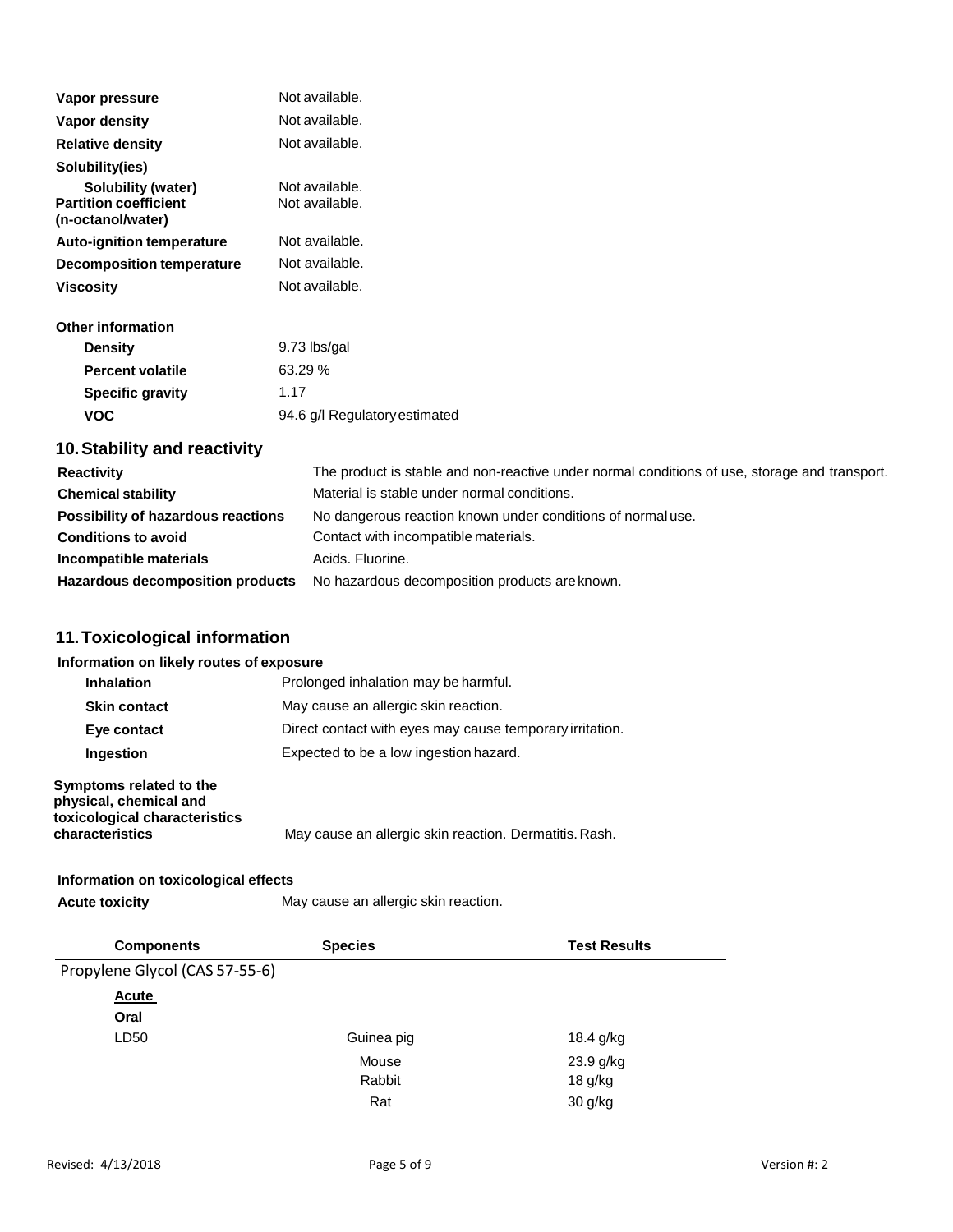| ZINC OXIDE (CAS 1314-13-2)                                                                 |                                                                                                                                           |                                                                                    |  |  |
|--------------------------------------------------------------------------------------------|-------------------------------------------------------------------------------------------------------------------------------------------|------------------------------------------------------------------------------------|--|--|
| <b>Components</b>                                                                          | <b>Species</b>                                                                                                                            | <b>Test Results</b>                                                                |  |  |
| Acute                                                                                      |                                                                                                                                           |                                                                                    |  |  |
| <b>Inhalation</b>                                                                          |                                                                                                                                           |                                                                                    |  |  |
| <b>LC50</b>                                                                                | Mouse                                                                                                                                     | $> 5.7$ mg/l, 4 Hours                                                              |  |  |
| Oral                                                                                       |                                                                                                                                           |                                                                                    |  |  |
| LD50                                                                                       | Mouse                                                                                                                                     | 7950 mg/kg                                                                         |  |  |
|                                                                                            | Rat                                                                                                                                       | $>$ 5 g/kg                                                                         |  |  |
|                                                                                            | * Estimates for product may be based on additional component data not shown.                                                              |                                                                                    |  |  |
| Skin corrosion/irritation                                                                  | Prolonged skin contact may cause temporary irritation.                                                                                    |                                                                                    |  |  |
| Serious eye damage/eye irritation Direct contact with eyes may cause temporary irritation. |                                                                                                                                           |                                                                                    |  |  |
| Respiratory or skin sensitization                                                          |                                                                                                                                           |                                                                                    |  |  |
| <b>Respiratory sensitization</b>                                                           | Not a respiratory sensitizer.                                                                                                             |                                                                                    |  |  |
| <b>Skin sensitization</b>                                                                  | May cause an allergic skin reaction.                                                                                                      |                                                                                    |  |  |
| <b>Germ cell mutagenicity</b>                                                              | No data available to indicate product or any components present at greater than 0.1% are<br>mutagenic or genotoxic.                       |                                                                                    |  |  |
| Carcinogenicity                                                                            | Suspected of causing cancer.                                                                                                              |                                                                                    |  |  |
| <b>IARC Monographs. Overall Evaluation of Carcinogenicity</b>                              |                                                                                                                                           |                                                                                    |  |  |
|                                                                                            | Titanium Dioxide (CAS 13463-67-7) 2B Possibly carcinogenic to humans.                                                                     |                                                                                    |  |  |
|                                                                                            | OSHA Specifically Regulated Substances (29 CFR 1910.1001-1050) Not Listed.<br>US. National Toxicology Program (NTP) Report on Carcinogens |                                                                                    |  |  |
|                                                                                            | PARAFFINIC PETROLEUM OIL (CAS 64742-54-7)                                                                                                 | Known To Be Human Carcinogen.                                                      |  |  |
| <b>Reproductive toxicity</b>                                                               | This product is not expected to cause reproductive or developmental effects.                                                              |                                                                                    |  |  |
| Specific target organ toxicity<br>- single exposure                                        | Not classified.                                                                                                                           |                                                                                    |  |  |
| Specific target organ toxicity-                                                            |                                                                                                                                           |                                                                                    |  |  |
| repeated exposure                                                                          | Not classified                                                                                                                            |                                                                                    |  |  |
| <b>Aspiration hazard</b>                                                                   | Not an aspiration hazard.                                                                                                                 |                                                                                    |  |  |
| <b>Chronic effects</b>                                                                     |                                                                                                                                           | Prolonged inhalation may be harmful. Prolonged exposure may cause chronic effects. |  |  |
|                                                                                            |                                                                                                                                           |                                                                                    |  |  |

# **12.Ecological information**

**Ecotoxicity Harmful to aquatic life.** 

| <b>Aquatic</b> |      | <b>Species</b>                       | <b>Test Results</b>             |
|----------------|------|--------------------------------------|---------------------------------|
| Crustacea      | EC50 | Water flea (Daphnia magna)           | 59.1 mg/L (50.8-68.6), 48 hours |
| Fish           | LC50 | Fathead minnow (Pimephales promelas) | >100 mg/l, 96 hours             |

**Persistence and degradability** No data is available on the degradability of this product.

## **Bioaccumulative potential**

| Partition coefficient n-octanol / water (log Kow) |                                                                                                                                                                                            |  |
|---------------------------------------------------|--------------------------------------------------------------------------------------------------------------------------------------------------------------------------------------------|--|
| Propylene Glycol                                  | -0.92                                                                                                                                                                                      |  |
| Mobility in soil                                  | No data available.                                                                                                                                                                         |  |
| Other adverse effects                             | No other adverse environmental effects (e.g. ozone depletion, photochemical ozone creation<br>potential, endocrine disruption, global warming potential) are expected from this component. |  |

# **13. Disposal considerations**

**Disposal instructions** Collect and reclaim or dispose in sealed containers at licensed waste disposal site. Do not allow this material to drain into sewers/water supplies. Do not contaminate ponds, waterways or ditches with chemical or used container. Dispose of contents/container in accordance with local/regional/national/international regulations.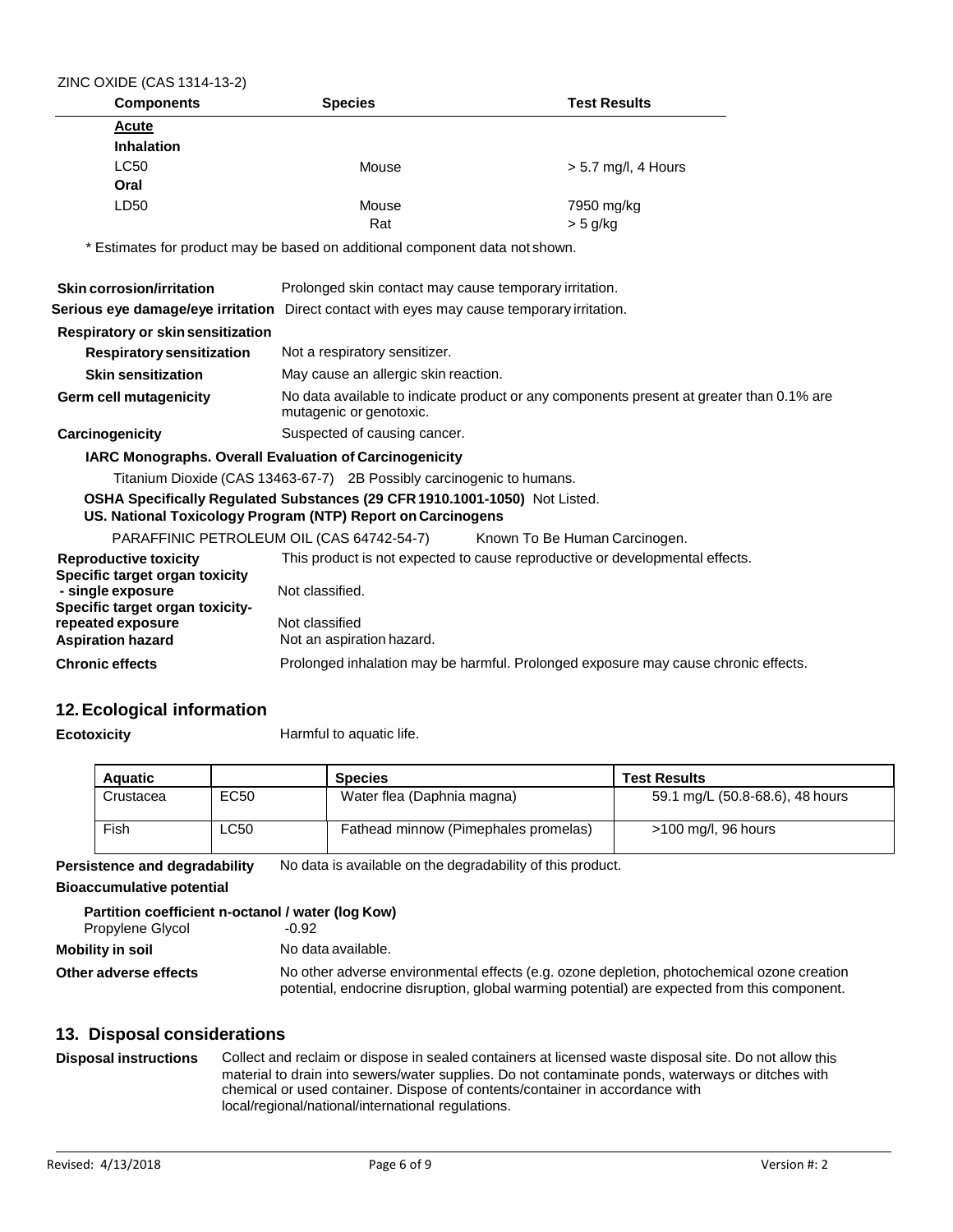**Local disposal regulations** Dispose in accordance with all applicableregulations.

**Hazardous waste code** The waste code should be assigned in discussion between the user, the producer and the waste disposal company.

| Waste from residues/ unused products | Dispose of in accordance with local regulations. Empty containers or liners |
|--------------------------------------|-----------------------------------------------------------------------------|
|                                      | may retain some product residues. This material and its container must be   |
|                                      | disposed of in a safe manner (see: Disposal instructions).                  |
|                                      |                                                                             |

**Contaminated packaging** Since emptied containers may retain product residue, follow label warnings even after container is emptied. Empty containers should be taken to an approved waste handling site for recycling or disposal.

# **14.Transport information**

**DOT:** Not regulated as dangerous goods. **IATA:** Not regulated as dangerous goods.

**IMDG:** Not regulated as dangerous goods.

#### **Transport in bulk according to Annex II of MARPOL 73/78 and the IBC Code: Not established.**

# **15. Regulatory information**

| US federal regulations                                        | This product is a "Hazardous Chemical" as defined by the OSHA Hazard Communication |  |
|---------------------------------------------------------------|------------------------------------------------------------------------------------|--|
|                                                               | Standard, 29 CFR 1910.1200.                                                        |  |
|                                                               | One or more components are not listed on TSCA.                                     |  |
| TSCA Section 12(b) Export Notification (40 CFR 707, Subpt. D) |                                                                                    |  |

#### Not regulated. **CERCLA Hazardous Substance List (40 CFR 302.4)**

| <b>ZINC PHOSPHATE</b><br><b>ZINC OXIDE</b>                                       |                                                                                            | 7779-90-0<br>1314-13-2 | 1 to $<$ 5<br>0.1 to $<$ 1 |
|----------------------------------------------------------------------------------|--------------------------------------------------------------------------------------------|------------------------|----------------------------|
| SARA 313 (TRI reporting)<br><b>Chemical name</b>                                 |                                                                                            | <b>CAS number</b>      | % by wt.                   |
| SARA 311/312 Hazardous<br>chemical                                               | No                                                                                         |                        |                            |
| <b>SARA 302 Extremely hazardous substance</b><br>Not listed.                     |                                                                                            |                        |                            |
| <b>Hazard categories</b>                                                         | Delayed Hazard - Yes<br>Fire Hazard - No<br>Pressure Hazard - No<br>Reactivity Hazard - No |                        |                            |
| Superfund Amendments and Reauthorization Act of 1986 (SARA)                      | Immediate Hazard - Yes                                                                     |                        |                            |
| Not listed.                                                                      |                                                                                            |                        |                            |
| Not regulated.<br>OSHA Specifically Regulated Substances (29 CFR 1910.1001-1050) |                                                                                            |                        |                            |
| ZINC PHOSPHATE (CAS 7779-90-0)<br><b>SARA 304 Emergency release notification</b> |                                                                                            | Listed.                |                            |
| ZINC OXIDE (CAS 1314-13-2)                                                       |                                                                                            | Listed.                |                            |
| ULINULA HAZAHUUUS UUDSLAHUG LISL (40 UH N JUZI4)                                 |                                                                                            |                        |                            |

#### **Other federal regulations**

#### **Clean Air Act (CAA) Section 112 Hazardous Air Pollutants (HAPs) List**

Not regulated.

#### **Clean Air Act (CAA) Section 112(r) Accidental Release Prevention (40 CFR 68.130) Safe Drinking Water Act (SDWA)**

Not regulated.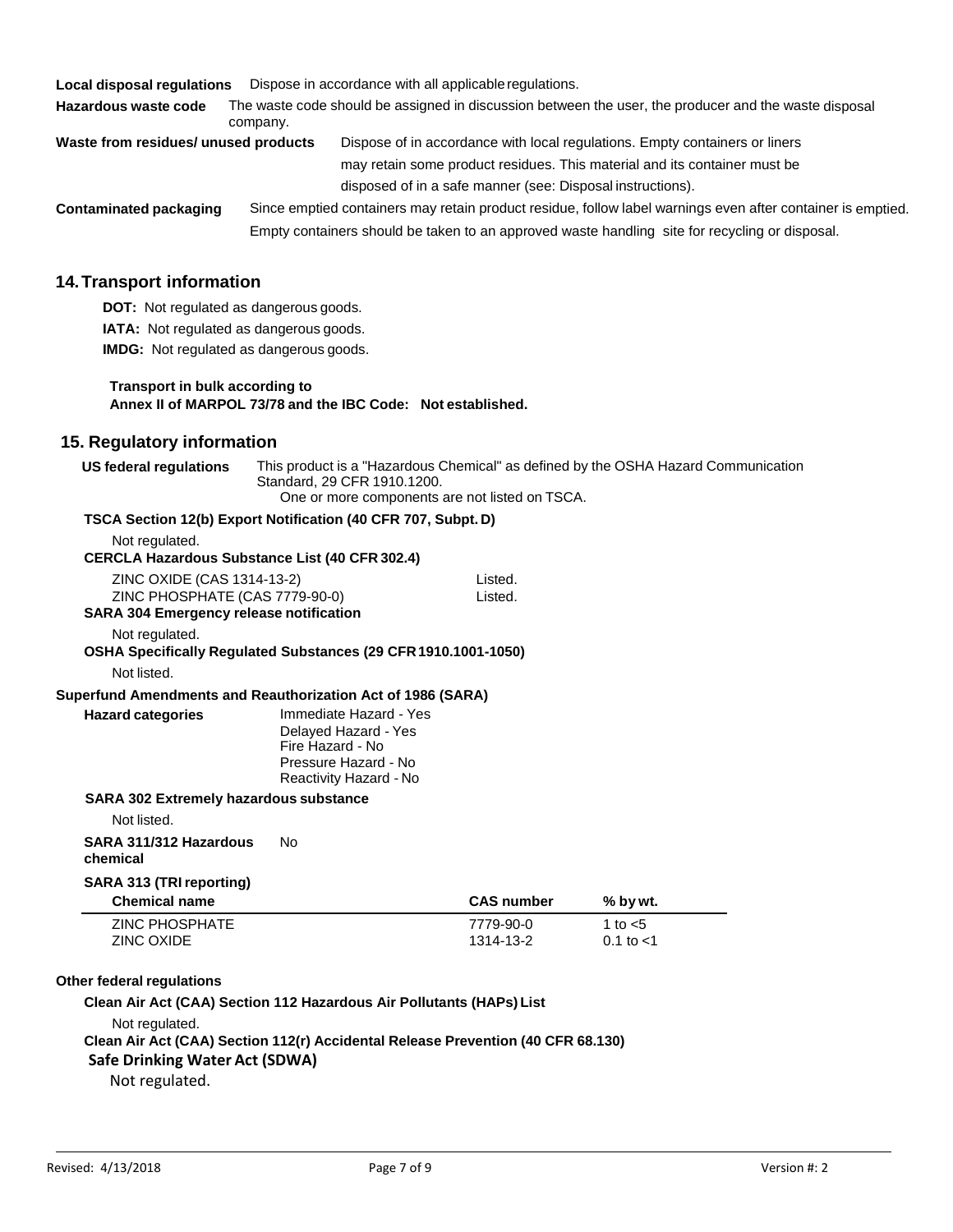#### **US state regulations**

Not regulated.

- **US. California Controlled Substances. CA Department of Justice (California Health and Safety Code Section 11100)** Not listed.
- **US. California. Candidate Chemicals List. Safer Consumer Products Regulations (Cal. Code Regs, tit. 22, 69502.3, subd. (a))**

PARAFFINIC PETROLEUM OIL (CAS 64742-54-7) Titanium Dioxide (CAS 13463-67-7)

**US. Massachusetts RTK - Substance List**

Calcium Carbonate (CAS 1317-65-3) Titanium Dioxide (CAS 13463-67-7) ZINC OXIDE (CAS 1314-13-2)

#### **US. New Jersey Worker and Community Right-to-KnowAct**

Calcium Carbonate (CAS 1317-65-3) Propylene Glycol (CAS 57-55-6) Titanium Dioxide (CAS 13463-67-7) ZINC OXIDE (CAS 1314-13-2) ZINC PHOSPHATE (CAS 7779-90-0)

#### **US. Pennsylvania Worker and Community Right-to-Know Law**

Calcium Carbonate (CAS 1317-65-3) Propylene Glycol (CAS 57-55-6) Titanium Dioxide (CAS 13463-67-7) ZINC OXIDE (CAS 1314-13-2)

#### **US. Rhode Island RTK**

ZINC OXIDE (CAS 1314-13-2) ZINC PHOSPHATE (CAS 7779-90-0)

#### **US. California Proposition 65**

WARNING: This product contains a chemical known to the State of California to cause cancer.

## **US - California Proposition 65 - CRT: Listed date/Carcinogenic substance**

| Titanium Dioxide (CAS 13463-67-7) | Listed: September 2, 2011 |
|-----------------------------------|---------------------------|
|-----------------------------------|---------------------------|

#### **International Inventories**

| Country(s) or region        | <b>Inventory name</b>                                                     | On inventory (yes/no)* |
|-----------------------------|---------------------------------------------------------------------------|------------------------|
| Australia                   | Australian Inventory of Chemical Substances (AICS)                        | Yes                    |
| Canada                      | Domestic Substances List (DSL)                                            | Yes.                   |
| Canada                      | Non-Domestic Substances List (NDSL)                                       | Yes                    |
| China                       | Inventory of Existing Chemical Substances in China (IECSC)                | <b>Yes</b>             |
| Europe                      | European Inventory of Existing Commercial Chemical<br>Substances (EINECS) | Yes                    |
| Europe                      | European List of Notified Chemical Substances (ELINCS)                    | Yes                    |
| Japan                       | Inventory of Existing and New Chemical Substances (ENCS)                  | Yes                    |
| Korea                       | Existing Chemicals List (ECL)                                             | Yes                    |
| New Zealand                 | New Zealand Inventory                                                     | <b>Yes</b>             |
| <b>Philippines</b>          | Philippine Inventory of Chemicals and Chemical Substances<br>(PICCS)      | Yes                    |
| United States & Puerto Rico | Toxic Substances Control Act (TSCA) Inventory                             | Yes                    |

\*A "Yes" indicates that all components of this product comply with the inventory requirements administered by the governing country(s) A "No" indicates that one or more components of the product are not listed or exempt from listing on the inventory administered by the governing country(s).